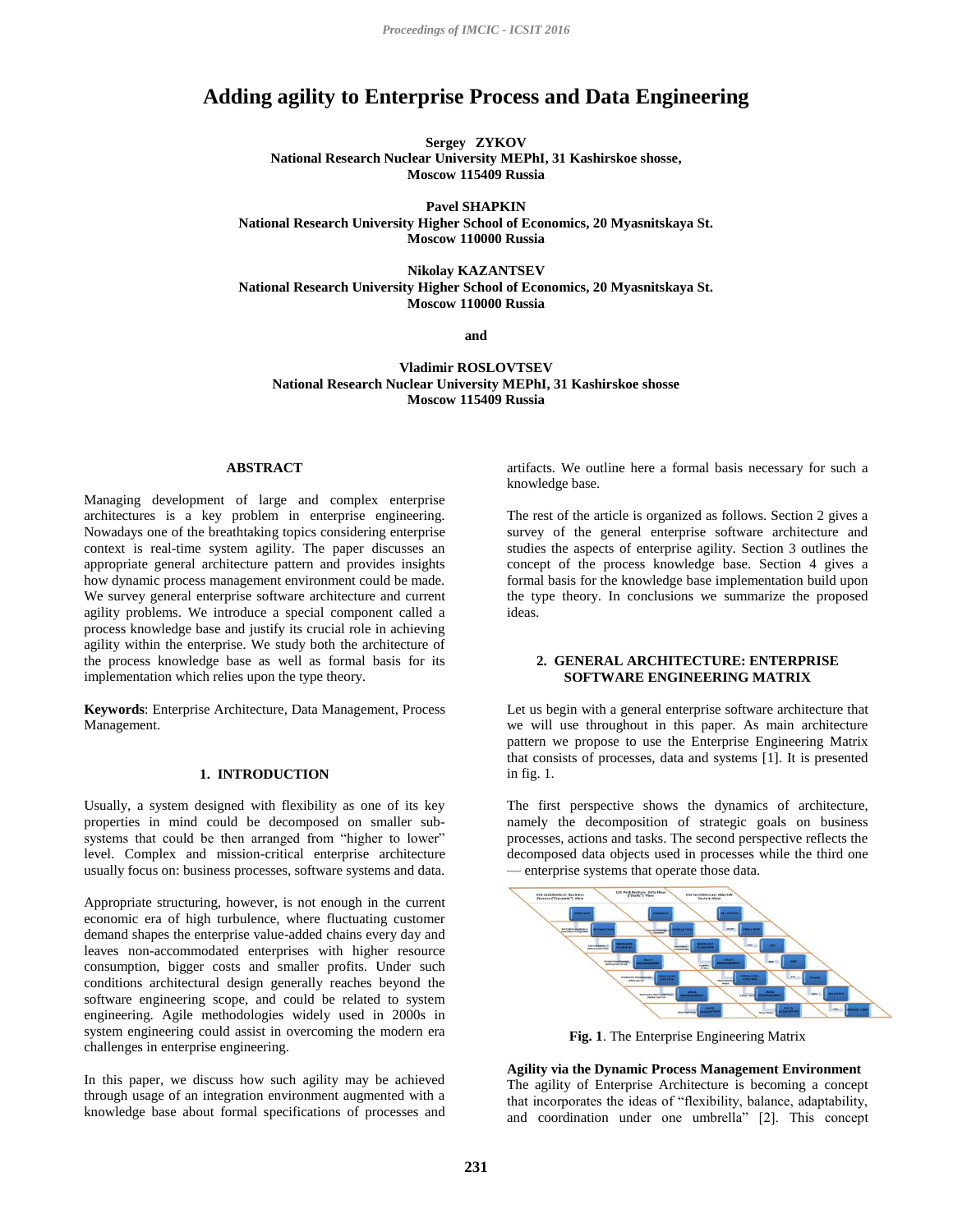includes coordination costs needed for communication between process participants and enhancing services orchestration and choreography. This effort requires a number of collaboration initiatives with the customer and expert communities that should be supported either by technical tools or expert communities to find a way to build up the "collaboration of business processes from both sides" [3]. Observing corporate performance from the longitude perspective one can see the intangible components shaping corporate strategies, such as enterprise learning and corporate knowledge. While since 2000s knowledge management could use only static database structures for storing the knowledge assets (wiki, blogs, content management systems — CMS, etc.), nowadays modern semantic technologies could drive the performance of such content (knowledge) storing and integrating it on the level of processes and making it highly accessible for every employee.

We now outline in general the high-level pattern [4-7], which describes enterprise hardware-and-software system conceptual scheme (Fig. 1 shows the diagram). The general idea is that, abstraction level, data aggregation degree and abilities for strategic analysis, justification and decision-making are growing bottom-up across the layer hierarchy. Each layer communicates directly with those adjacent to it, being consumer for lower levels and provider for higher levels.

The top ("strategic") layer of the enterprise software-andhardware system is represented by the software toolkit for integrate representation of strategic data slices for enterprise management. It is the dashboard, which allows enterprise top management to track dynamics of key performance indicators. The data is aggregated from software systems for planning enterprise resources, both general-purpose, such as human resources, financials, time and the like, and domain-specific. In oil-and-gas enterprise examples of domain-specific reports would be gas balances, deposit assets, oil-and-gas upstream and downstream, seismic exploration data etc. An enterprise internet portal or a similar tool is used to integrate and visualize highlevel reports, and to provide flexible, reliable and secure online access for the management by means of dashboard-like interface.

The next ("relationships") layer's purpose is to inform the enduser employees of urgent updates of standard business processes, such as document approval, communication with clients and suppliers, and target email messaging. In essence, the current layer is represented by the software system for interaction of the key organizational units and responsible enterprise employees with the respective clients and partners. Thus, the "relationships" layer is functionally similar to customer relations management (CRM) system. In oil-and-gas industry we have to work with oil-and-gas shipment contracts, oil-and-gas distributors, gas pipeline producers, etc.

The next, "resource" layer represents the Enterprise Resource Planning (ERP) software systems. Again, this layer consolidates the lower ("accounting") layer data to get a more strategic representation of key business indicators. This level includes ERP software modules and subsystems, which assist in management and planning of oil-and-gas products including: fixed assets, human and financial resources, documentation management, facility supplies for oil-and-gas deposit construction, and oil/gas processing, supplies for NPP unit construction, electricity processing. Possible instances of such systems for the NPP industry include Siemens and Catie software products [9].

The "accounting" layer, contains lower-level software systems as compared to the previous ones. While the previous layer is more of analytical kind and focuses on forecasting dynamics of key production indexes (such as revenues, profits, overheads, personnel defections, expenditures etc.), the current layer's tasks are more operational in nature. This includes software systems for accounting, warehousing, inventory management and the like. In NPP, that includes reaction unit construction, shipment, and assembly, monitoring NPP unit assembly maps, and technical conditions

The next architectural layer, called the "supervisory" layer, contains the software systems, which incorporates the "drivers", i.e. the interfaces between software and hardware components. This layer contains the SCADA systems for the end-users who interact with field-based devices and sensors, which perform plant operations, such as assembly-line production. In oil-andgas we have to deal with, e.g., exploration and seismic data maps, and the systems interacting with the devices and sensors, which perform plant operations, such as drilling exploration wells, and oil-and-gas production. In NPP - unit assembly maps, technical conditions, and the anthropic-oriented systems interacting with devices and sensors, which perform plant operations such as heat generation and reaction unit temperature/pressure control.

The data layer is represented both by databases and data warehouses. Naturally, that includes DBMS with data mining plug-ins, analytical and online transaction processing (OLAP/OLTP), middleware, and enterprise content management tools. In case of the enterprise software-andhardware system, essential features of the data layer are: (i) big data size, (ii) high availability, and (iii) data base/warehouse heterogeneity. Therewith, the heterogeneity can be subdivided into architectural (such as non-normalized data, legacy systems data), and structural (such as weak structured flows of audioand video data, and scanned documentation). For instance, in NPP there are custom-integrated with both domain-specific PLM and ERP applications for NPP design and production lifecycle management, electricity production and distribution, and with online 6D modeling and data visualization tools (including 3D-visualization of the units to be designed). Heterogeneity, as usual, is both architectural and structural [8]. Below the data layer, one more layer can be identified, which is the "hardware" layer. It includes devices such as programmable logic controllers, sensors and the like, including humanmachine interfaces. The hardware layer operates in terms of analog data, which is aggregated at the Layer 0, where it is converted into digital form, stored, and used for enterprise applications.

# **3. ENTERPRISE PROCESS KNOWLEDGE BASE AS A KEY COMPONENT FOR AGILITY**

As shown above, large enterprises usually use a broad range of different software systems. Business processes also often involve the usage of multiple systems. On the other hand, each system introduces new datasets that usually have a unique format but, possibly, semantically intersect other datasets. In order to automate process and data integration tasks the enterprise needs a special software component that could serve as a knowledge repository and provide tools for building both top-down and bottom-up integration solutions. This calls for an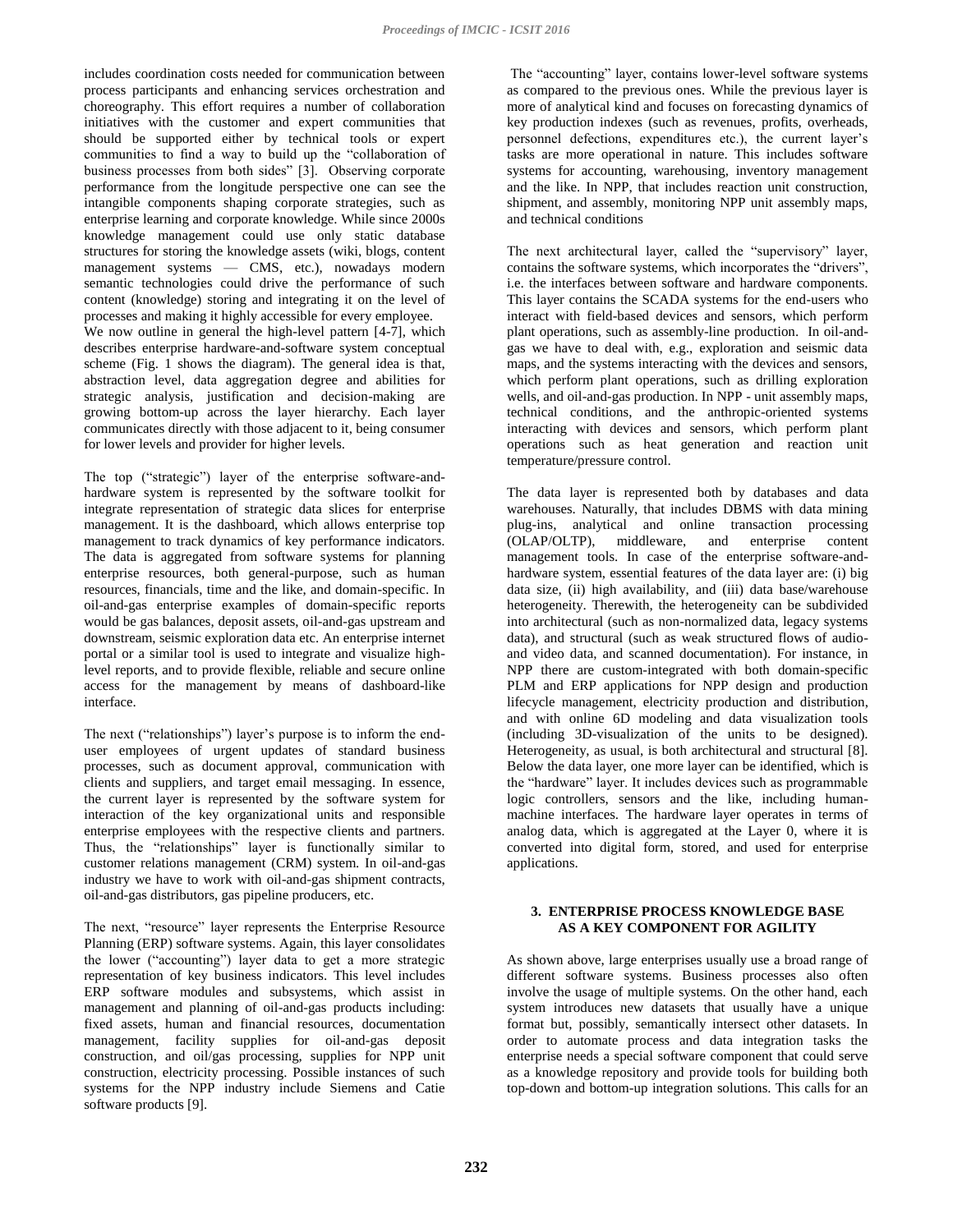enterprise-grade integration bus, and with it come a whole zoo of integration processes that require managing and maintaining.

Process knowledge base of the enterprise (PK-Base) is designed for consolidation, storage, handling and use of standard and most successful processes of the organization, as well as to provide information on existing standard methods of solving problems.

The system allows simplifying the solution of typical problems encountered in the work of employees, significantly increases productivity by reducing the cost of the search for solutions to reduce the risk of suboptimal decision-making, enables the reuse of results of performed work, simplifies the training of new employees.

The proposed solution has three main Components (modules):

- 1) Base processes that describe the company's activities. Processes are stored as reference models for each type of action, inputs and outputs, as well as optional additional metrics such as cost of performing step and links to related processes or processes of the lower level.
- 2) The business goals processing module. The user can formulate a request to the knowledge base in the form of goals seeking for an algorithm to achieve what he needs to get. The answer from KP-Base would be a process, built from the available primitives, allowing to achieve this goal. All the related documents and objects of the conceptual model are applied to this constructed process.
- 3) Integration Module. KP-Base can be used to automate processes. Some process steps may be associated with performing reception or transmission of data in one of the available methods of implementation. Steps of obtaining information from a known source could be automated, as well as sending the results of step or process, invitations, notifications of errors or completed action, etc.

The PK-Base plays a key role in achieving agility within the enterprise. It offers a repository of formal specifications and their implementations and tackles the lack of documentation and excessive volatility problems of agile systems. It comes useful in both top-down and bottom-up process construction when processes and/or artifacts are either are build based on their formal specification through either composition of existing artifacts processes (in a self-organized way by employees that are subjects of the corresponding tasks [10]), or through consecutive decomposition of more abstract constructions

# **4. TYPE-THEORETIC APPROACH TO PROCESS KNOWLEDGE MANAGEMENT**

Now as we described the general architecture of the PK-Base and its key role in improving enterprise agility let us consider an approach to implement such a system. We will think of enterprise process model as of computational objects that could be represented in some form of computer programs. In order to preserve high agility we need to use tools that allow us to automate both the synthesis of processes according to some formal specification (top-down approach) and the analysis of existing composite processes by inferring or verifying their specifications (bottom-up approach). Both problems need to be addressed with minimal overhead costs. Thus, we have to use tools that allow us to make logical inferences about programs. In computer science, the necessary means are provided by type

theory.

There is a connection between type theory and formal logics known as Curry-Howard isomorphism [11]. It enables one to formulate the integration tasks as logical formulae and then automatically or semi-automatically connect them with software solutions. Same formal logic approaches could be used both for process and data integrations [12, 13]. The logical formula that is used in the process integration task is a formal statement of the corresponding business goal while the formula that is used in data integration is a concept description.

A goal (of a process) represents a logical description of a state that must be achieved by the organization which automates a process. The goal formalization represents a high-level specification for the process being constructed. In other words the goal description answers the question "What the process does?" and the resulting process model answers the question "How should it be done?". Thus, the tasks of goal description and process modelling require different knowledge and skills: the goal description requires a high-level problem domain knowledge whereas the process modelling requires knowledge of technologies and programming skills.

A concept description is a statement that describes distinctive features of a class of data objects. A set of logical concept descriptions forms an ontology. Complex descriptions are built from simpler ones using a set of special operations called concept constructors. Different sets of constructors correspond to different logical systems which are formalized by description logics [14].

Both process goals definitions and concept descriptions — i.e. formal specifications — could be represented by logical formulae. If a complex integration solution is to be built or generated from scratch the corresponding formal specification could also be pretty complex. This fact could make the whole task as complex as programming the software by hand.

The key to achieve the required agility is the possibility to split the while process of generating an integration solution into several steps of specification refinement. One could start with simplest definitions and then automatically or semiautomatically refine them. Once the specification is precise enough the resulting solution will be automatically generated. From the formal point of view the fact that the specification  $S_2$ refines the specification  $S_1$  corresponds to the implication between the corresponding statements, i.e.  $S_1 \rightarrow S_2$ .

Subsequent specifications could differ in several ways. First, they could have different detailing level: the reified specification can describe more steps, properties or components of the corresponding process or concept. For example, the basic process goal definition could be described as "Hire an employee with skill  $Sk_1$ " and then reified to "Hire an employee with skills  $Sk_1$  and  $Sk_2$  then sign up this employee in the new employee training program". In the field of data integration, a simple concept description could look like "Oil exploitation rate" and the more detailed version — "Oil exploitation rate on south region sources".

Second, the reified specification can be described in more complex and expressive logic system. I.e. simple specifications can be described in propositional logic while complex specifications could use quantifiers, i.e. predicate logic.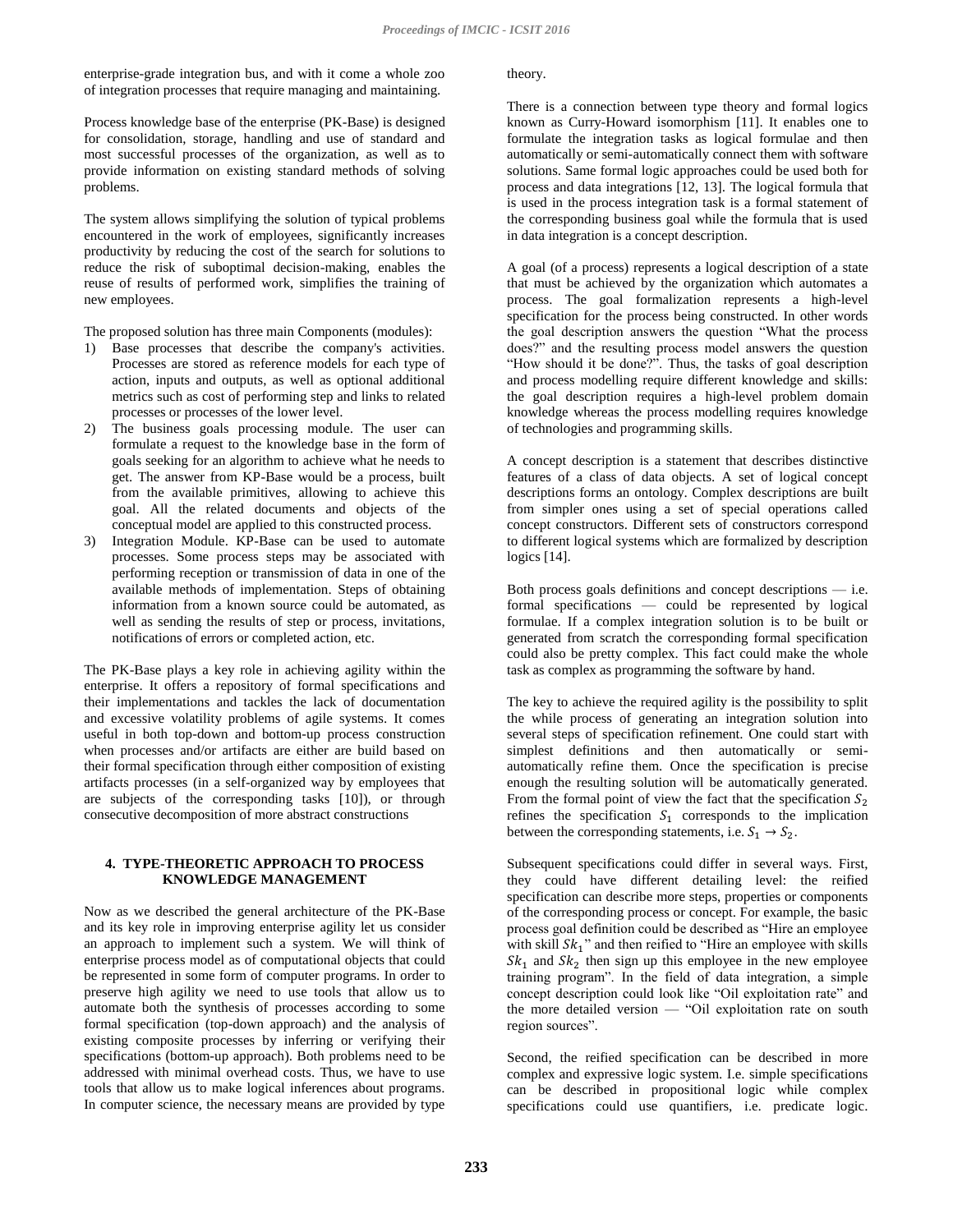Different types of logics: modal logics, temporal logics, linear logics etc. could be used to describe the required properties of specifications or achieve certain features such as decidability.

#### **Type Theory Application**

Let us recollect some basic definitions of the type theory which we will be using further. Type system is a flexible syntactical method of proving nonexistence of certain kinds of behavior in a program using classification of language expressions according to the kinds of in values they compute [15].

More formally, the Type Theory (TT) studies processes of type inference and type checking in programs. For this purpose, it is necessary to have a formal representation of programs —  $\lambda$ calculus, where programs are interpreted like the composition of computable functions. We will be giving only major definitions omitting details that can be found in [16].

Basic constructs in λ-calculus — basic λ-terms — are defined as follows. Variables are denoted by arbitrary strings of letters and numbers. Constants are also denoted by strings. We will distinguish them based on a context. Abstraction of λ-term M by a variable  $x - \lambda x.M$  is a unary function of parameter x. Application — is an application of a function (which is a term) M to an argument N (which is another term) and is denoted as (MN). Braces have left associativity and can be omitted if possible.

The key moment here is a concept of a function as an object. This, in particular, relieve from the necessity to consider functions with many arguments — they can be regarded as a function of single argument, computational result of which is a new function and so on.

Basic rule of computing ("reduction") a value of expression is  $(\lambda x.M)N = M[x := N],$  where  $M[x := N]$  is a result of substituting all free occurrences of x for N in M. This rule is also equipped with a set of rules that enable reduction of not only a full term but of it's parts as well.

Types are defined as follows. If V is a type variable or constant then V is a type. If V and U are types then  $V \rightarrow U$  is a type.

Finally, the typing rules. Let  $\Gamma$  be some context, then  $\Gamma \vdash m : V$ means that term m has type V in a context  $\Gamma$ . For instance for simple terms like variables this is stated explicitly. For the consideration of architecture at the top level, without details of the implementation, it is enough to observe simply typed  $\lambda$ calculus, which has the following system of typing rules:

$$
\frac{\Gamma \vdash t: V \to T \qquad \Gamma \vdash u: V}{\Gamma \vdash t u: T}
$$
 (Application)  
\n
$$
\frac{\Gamma, m: V \vdash n: T}{\Gamma \vdash \lambda m. n: (V \to T)}
$$
 (Abstraction)

### **Formalizations**

From the Curry-Howard correspondence point of view the arrow symbol in logic corresponds to the arrow symbol in types, i.e. the formula  $A \rightarrow B$ , "A implies B", corresponds to the type of functions from  $A$  to  $B$ . Types correspond to formulae and terms of these types correspond to proofs of these formulae. If we could construct a function of type  $A \rightarrow B$  it will, given an object of type  $A$  (a proof of A), compute an object of type  $B$  (a proof of  $B$ ) — thus it will prove that  $A$  implies  $B$ .

In the area of process integration functions of type  $A \rightarrow B$ correspond to processes that transform some state  $A$  into the state  $B$ . In the area of data integration it is a transformation function that transforms instances (objects) of concept  $A$  into instances of  $B$ . In description logics taxonomic relation between concepts  $A \subseteq B$  also correspond to implication  $A \rightarrow B$  — this exhibits the fact that taxonomic relations are just a special kind of systems of transformation functions. These functions are called 'casting functions' and transform the representation of an object from more to less specific concept. Besides transformation functions we can formalize data extraction and loading functions. Their simplest types are  $Unit \rightarrow A$  and  $A \rightarrow$  $Unit$ . Here  $A$  is a type, which corresponds to the concept of extracted/loaded data. Unit is a special type with only one value. We use the type Unit as input or output value types of functions that do not accept or do not return any values. In other words, the value of type Unit has no information attached to it and is unique because there is no way to distinguish it from other values of this type.

Let us briefly describe some methods that enable the automatic integration solution construction. Namely, we will consider the usage of functional composition and product operations to construct terms of the given type. The composition of functions f and g is a function  $f \circ g = \lambda x. f g x$ . The composition operation ( $\circ$ ,  $\circ$ ) is associative: p  $\circ$  (q  $\circ$  r) = (p  $\circ$  q)  $\circ$  r, and therefore, the parenthesis may be omitted. The following rule for typing the composition is valid:

$$
\frac{\Gamma \vdash f : C \to B \qquad \Gamma \vdash g : A \to C}{\Gamma \vdash f \circ g : A \to B}
$$

In order to simplify the definition of product we will introduce the notion of ordered pair  $(a, b)$  of type  $A \times B$  $a$ : A and  $b$ : B.

The product of functions f and g is a function  $f \times g$  which, given a pair  $(x, y)$  computes the pair  $(fx, gx)$ . The corresponding typing rule is as follows:

$$
\frac{\Gamma \vdash f:A \to B \qquad \Gamma \vdash g:C \to D}{\Gamma \vdash f \times g:A \times C \to B \times D}
$$

Practical meaning of the described operations could be defined in the following way. In process integration, the functional composition is the sequential execution of separate processes to achieve the required state via an intermediate state. A product of two processes is a process that executes them in parallel while the type-level product  $A \times B$  is the product of states, i.e. a state when both states are present simultaneously.

In data integration, a composition corresponds to chaining different transformations.  $A \times B$  is the concept of pairs of objects from and from and the product of transformations is a transformation between pairs of objects. Pairs could be nested to represent tuples of arbitrary size.

Typing rules for composition and product could be understood as rules for generating the terms of given type. If we read these rules bottom-up we see that in order to construct an object of a special type we need to construct two objects of other types and then connect them using the given operation. This idea can be straightforwardly implemented as a function that constructs terms of a given type in a given context.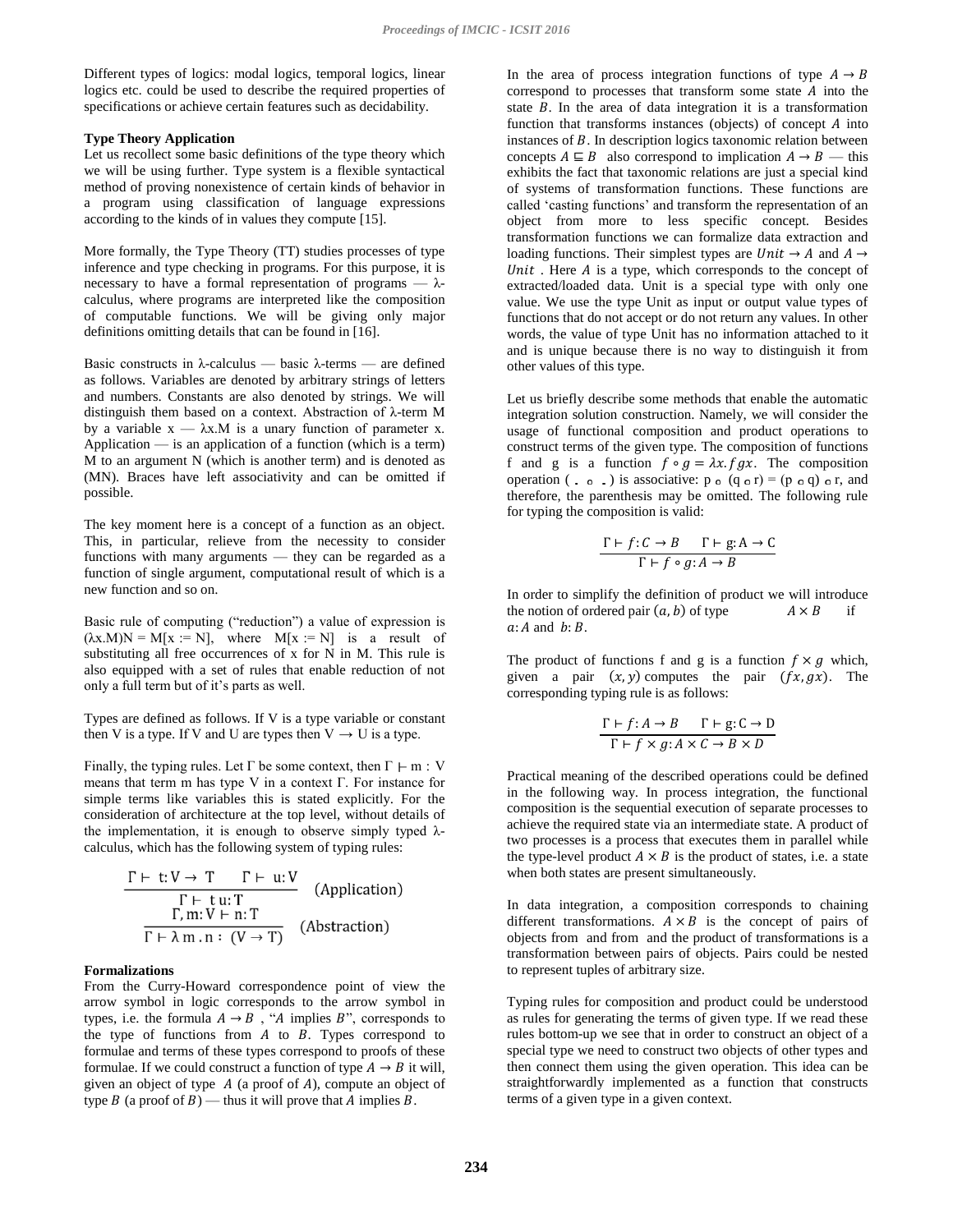The described combination of functional composition and product operations represent a powerful mechanism to automate the generation of sequential functions that use 'parallel' branching via products. Still, the 'separation' and 'joining' functions of types like  $P \rightarrow A \times B$  and  $A \times B \rightarrow Q$  must be provided manually. It can be avoided by including more operations into our basis which requires additional analysis and is not included into this brief survey.

From the practical point of view we constructed a mechanism to automate the generation of sequential or parallel processes which can branch if atomic 'separation' and 'joining' processes are provided; sequential or parallel data extraction-transformload tasks which are automatically combined with packing/unpacking objects to/from tuples ('separation' and 'joining' functions).

# **Formalizing Patterns**

Further analysis of occurring artifacts would very likely yield certain typical configurations, or patterns, that multiple processes followed. These patterns might span across multiple enterprise activities, or they may be specific to certain domains. Such patterns are useful in multifold ways; when it comes to enterprise agility, if there is a number of processes constructed using a certain pattern, it suffices to alter just the pattern to propagate changes to all the relevant processes.

In general, a pattern is a function  $\lambda x_1 \ldots x_n$ .  $p$ , where  $x_1$  through  $x_n$  are certain parameters and  $p$  is a process definition in which  $x_1, \ldots, x_n$  usually occur at least once. The occurrence of  $x_1, ..., x_n$  is not mandatory from the formal point of view; unused parameters normally should be eliminated, but may be (temporarily) retained for maintaining legacy patterns/processes. The term  $p$  defines the structural aspect of processes, and pattern type describes certain constraints applied to processes. Consider a number of examples.

Given a process we will write  $p = \mathcal{P}(p_1, ..., p_n)$  to denote that  $p$  is constructed using the pattern  $\mathcal P$  from subprocesses  $p_1, ..., p_n$ .

As a first example, consider we want to specify that processes of certain kind must necessarily contain a certain step. For example, every contract, before been approved by executive council  $(C)$ , must be preliminarily reconciled by the technical  $(T)$  and marketing  $(M)$  directors (we don't care in what order), and even before that – ratified by the financial department  $(F)$ . The corresponding pattern would look like this:

 $\lambda p: A \to F'f: F' \to F t: F \to T m: F \to M.c \circ (t \times m) \circ f \circ p$ The process structure is this:  $t = c \circ (t \times m) \circ f \circ p$ . *p* stands for an arbitrary process that prepares a contract for review by financial departments.  $f$  is a process of reviewing and approving the contract within the financial department (assuming that there may be more than one way of doing so; otherwise, the parameter  $f$  should be replaced with a corresponding constant).  $t$  and  $m$  are reviewing processes for technical and marketing directors, respectively. The part  $t \times m$ indicates that the processes are performed independently and in parallel; again, we assumed there may be more than one way of doing each work, otherwise a corresponding constant would have been used. Finally,  $c: T \times M \rightarrow C$  stands for the final approval procedure by the executive council, which is fixed. If at some point we decided to change that procedure, we would not have to review all the processes involving this procedure, we would go away with just replacing the process  $c$  with

another one of the same type.

Supposing we want to build a specification of an integration processes that provide transition from state  $A$  to state  $B$ , and we want such processes to satisfy a specific condition that they must pass through a given state  $C$ . A corresponding pattern would look like that:  $\mathcal{P} = \lambda(p_1: A \rightarrow C \ p_2: C \rightarrow B)$ .  $p_2 \circ p_1$ . The type of this pattern is  $(A \to C) \times (C \to B) \to (A \to B)$ . It means that if we want to construct a process from state  $A$  to state  $B$  using this pattern, we must first come up with two (possibly, composite) processes: one from the initial state  $A$  to the intermediate state  $C$ , and the other from the intermediate state to the final state  $B$ .

Of course, if we decided to alter the pattern  $\mathcal P$  so as to require corresponding processes to pass through a certain state  $D$ instead of C (let's call the new pattern  $\mathcal{P}'$ ), we would also have to come up with two transformations for all processes of types

$$
A \to C \text{ and } C \to B:
$$
  
\n
$$
t_1: (A \to C) \to (A \to D),
$$
  
\n
$$
t_2: (C \to B) \to (D \to B).
$$

Now, if we are given a number of processes  $p^i = \mathcal{P}(p_1^i, ..., p_n^i)$ and we want reengineer those processes so that they would conform the new pattern  $\mathcal{P}'$ , we will, in fact, need a procedure (a process) of type:

$$
\mathbb{T}: \big((A \to C) \to (A \to D) \times (C \to B) \to (D \to B)\big) \to
$$
  

$$
(A \to B) \to (A \to B).
$$

We can read this type as 'if we need a (non-identical) transformation of processes of type  $A \rightarrow B$ , we need a couple of additional processes – one that transforms processes of type  $A \rightarrow C$  to processes of type  $A \rightarrow D$ , and the other that transforms processes of type  $C \rightarrow B$  to processes of type  $D \rightarrow$ B'. We silently presume that we consider only those processes of type  $A \rightarrow B$  that are built using the pattern  $\mathcal{P}$ . If there are others, we use the technique that in functional programming is known as pattern-matching: we write the transition  $\mathbb T$  in such a way that it accepts only arguments of the kind  $\mathcal{P}(x, y)$  (where x and y are variables of types  $A \rightarrow C$  and  $C \rightarrow B$ , respectively), and skips all other objects (of type  $A \rightarrow B$ ). The fact that a certain object is constructed via a certain pattern is not usually reflected in object's type, but may be conveyed through other kinds of metadata, if necessary.

In λ-calculus, we do not particularly care if we deal with functions or data objects – so long as all type constraints are satisfied. It means that if certain technique is applicable to processes, than it is also applicable to data objects.

Many of the artifacts enterprise deals with on daily basis are structured objects, like contracts or other documents. What if we wanted to produce a specification on the structure that all contracts of certain kind  $(K)$  must conform to? For example, we want all contracts to include four sections: general terms  $(G)$ , financial obligations  $(F)$ , technical terms  $(T)$  and signature list  $(S)$ . The signature list consists of signatures of financial, technical and marketing directors  $(S_f, S_t$  and  $S_m$ , respectively) and signatures of tree members of executive council:  $S_{c1}$ ,  $S_{c2}$ , and  $S_{c3}$ . So we can write:

where

$$
S = S_f \times S_t \times S_m \times S_{c1} \times S_{c2} \times S_{c3}
$$

 $K = G \times F \times T \times S$ ,

The corresponding pattern for such contracts, in its simplest form, would be like this: